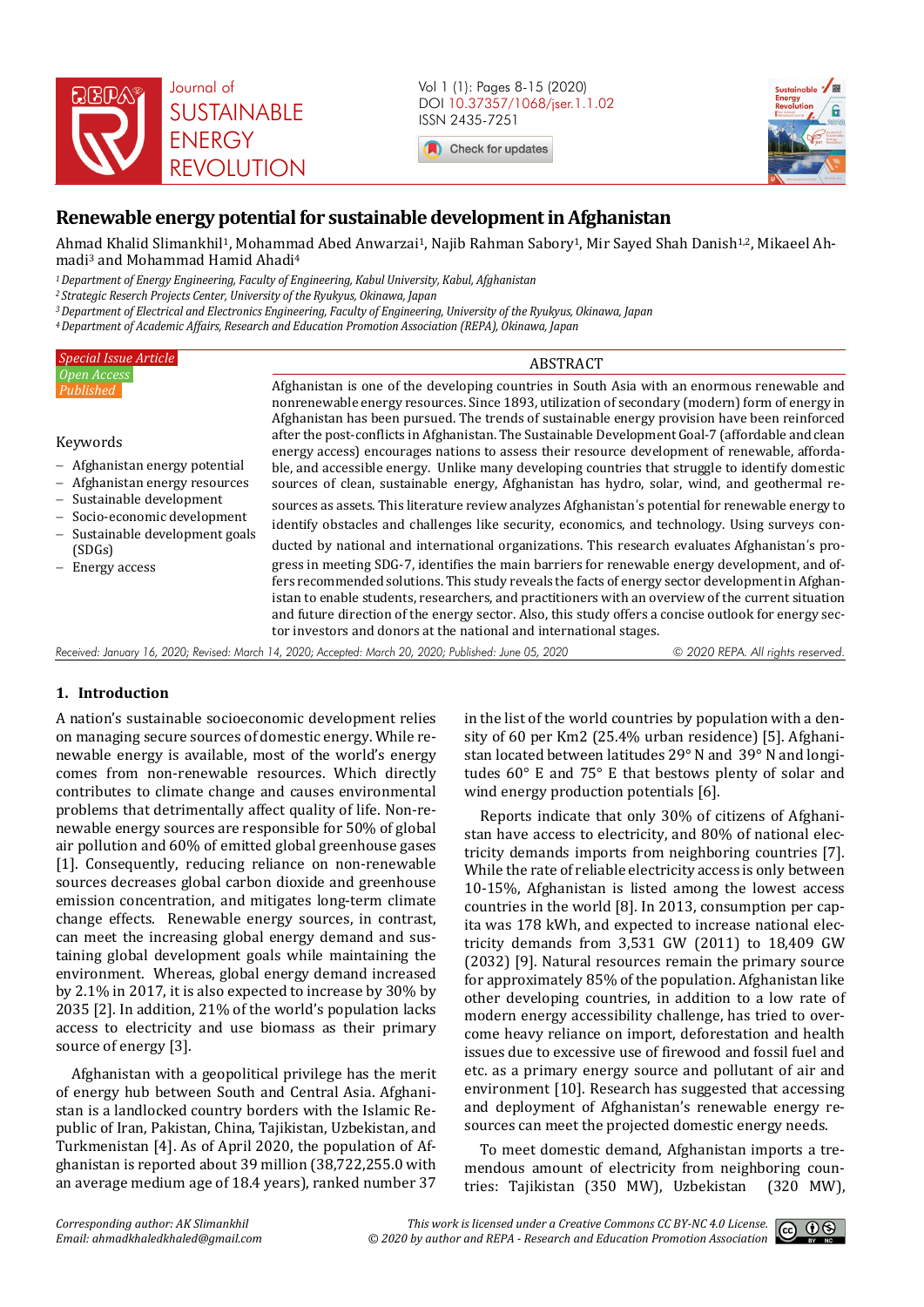Turkmenistan (50 MW), and Iran (108 MW) [11]. Domestic sources come from hydro (263.4 MW), diesel-generator (93.3 MW), and thermal (247.9 MW) power plants [12]. Although it was planned to expand the electricity access rate to 100% in urban and 65% in rural by 2032, it remains a plan [13]. According to the Ministry of Rural Rehabilitation and Development of Afghanistan, at the present only 30% of Afghan communities have access to electricity, skewed more towards residents in urban rather than rural areas. Accessibility shares, 30% households use the national grid while 9% use solar power [14]. The rest (61%) are non-electrified or powered independently from other sources.

Decentralized renewable energy sources remain the best option to address the problems of increasing electricity demand and establishing a healthier environment especially in rural areas. Distributed Generation (DG), also called dispersed or embedded generation due to its flexibility, controllability, and dispatchability merits, has been widely attracted for reactive power compensation, renewable to grid integration, load control, and overall system stability and reliability improvement tool [15,16]. In addition, distributed generation can contribute a system instability and act as a preventive tool for voltage collapse by reactive power compensation, network loadability adjustment, and network re-configuration [17].

#### **2. Afghanistan from the SDGs perspective**

Balancing of essential dimensions (security of supply, climate and environmental impact, competitiveness) of energy resources in terms of primary sources (extracted or captured directly, i.e. fossil fuels: coal, crude oil, natural gas, nuclear fuel) and secondary sources (produced or converted from the primary energy sources) are known exigence [18]. Renewable energy resources and technologies deployment along with improvement of technical, and economic efficiencies can lead the Afghanistan energy sector towards self-sufficiency. That requires viable strategies and policies aligned with today's technologies [19].

Despite holding a high potential for renewable energy sources, Afghanistan has been addressing its energy needs by importing electricity from neighboring countries. In this paper we analyze the benefits of using these renewable energy sources for self-sustainable development. This analysis identifies available domestic renewable energy sources and the existing barriers restricting their development and deployment using surveys conducted by the World Bank and with personal interviews. The aim of this study evaluates Afghanistan's renewable energy potential for sustainable development and examines challenges for transition.

In 2015, the United Nations (UN) defined 17 goals and 169 targets with the vision of poverty reduction, planet protection, and global peace, for sustainable development of the world. These goals and targets are intended to improve the quality of life for the global population and not harm future generations [20]. SDG-7 ensures access to affordable, reliable, sustainable, and modern energy for all that focuses on three main areas: renewable energy, efficiency, and access that is identifying five targets [21]:

- 1- Universal access to clean and affordable energy services.
- 2- Increase the contribution of renewable energy to the global energy mix.
- 3- Double the global rate of improvement in energy efficiency.
- 4- Enhance international cooperation and investment in renewable energy technologies and growth.
- 5- Expand infrastructure and upgrade technology for supplying modern and sustainable energy services to all communities in emerging nations.

Because energy demand increases as population rises, energy production from non-renewable sources contributes to climate change and environmental damage. Investment in renewable energy sources – such as hydro, solar, biomass, wind, and thermal – can fulfill the demand through universal access to cheap and affordable electricity. To meet this goal by 2030, global residential and industrial electricity consumption needs to be reduced by 14% and cost-effective adoption of technology can help manage the demand. By encouraging developing countries to enhance their infrastructure and upgrade technologies to offer clean energy, they offer opportunities for environmental, socioeconomic, and political improvements. Moreover, investment in renewable energy is expected to create employment opportunities from 10.3 million in 2017 to 24 million in 2030 [22].

Afghanistan's strategy to address sustainable development goals occurs in three phases: nationalization, alignment, and implementation. Responsible for developing plans that meet the vision of the SDGs, the government coordinates the establishment of institutional processes for national planning, including security, education, health, social protection, infrastructure, agriculture, governance, and economy. The nationalization phase sets targets and defines metrics to monitor progress [23]. After goals are approved, alignment establishes tools, guidelines, and milestones to achieve the desired national targets. Approval of nationalized indicators and targets the phase of alignment is starting to state national strategies, policies and plans achieving the national targets and indicators [23]. The implementation process started in 2018 with progress reports occurring every three years until 2030.

Socioeconomic changes further underscore the urgency of these changes. Poverty increased in Kabul from 36% (2011-2012) to 39% (2013-2014) [24]. Improvements in maternal health metrics are beginning to slow down. Poor children are more likely to drop out of school [25]. If the Afghan government wants to make SDG-7 a priority,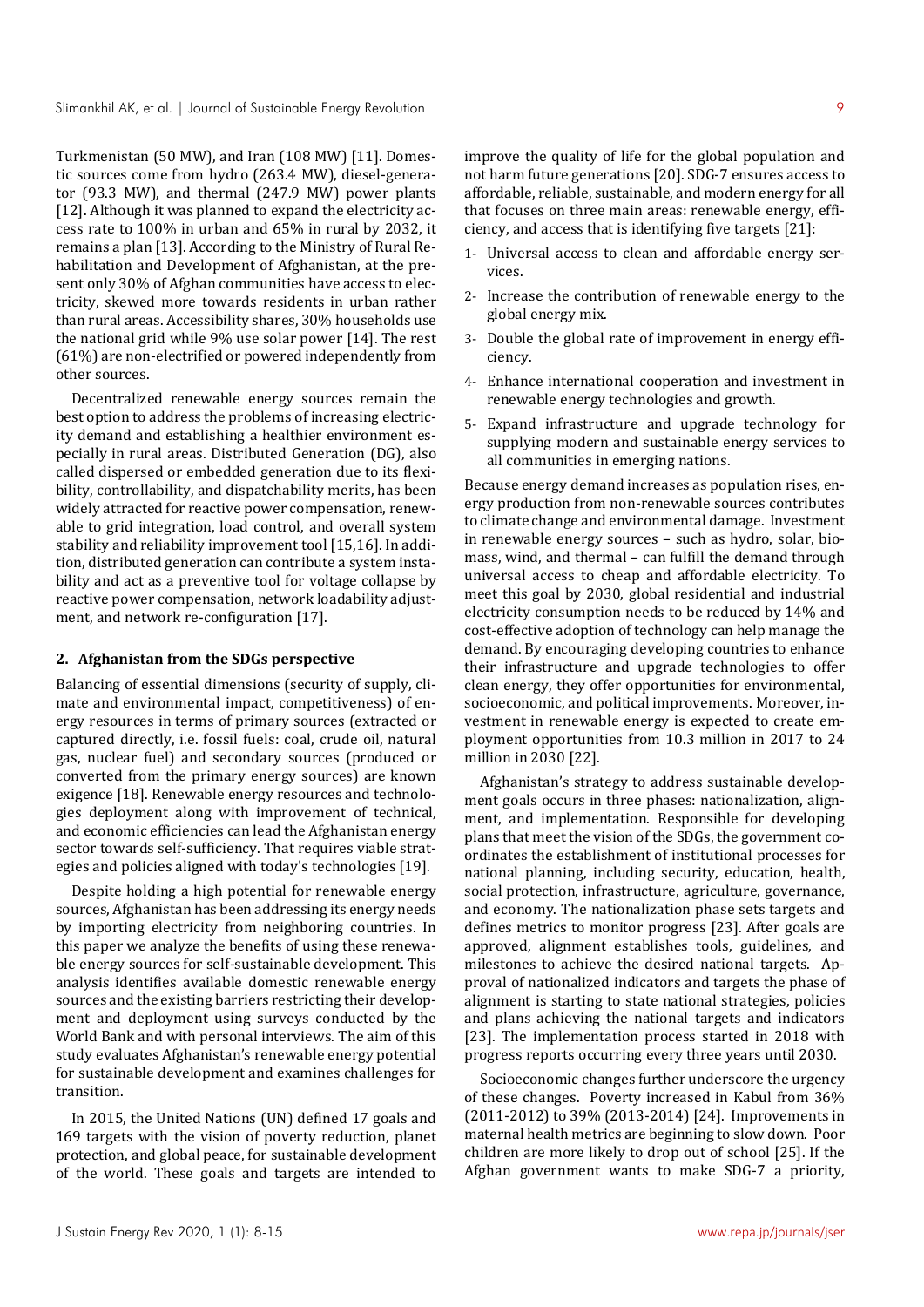commitment and investment to provide reliable, sustainable clean energy must be made in creating an efficient energy generation, delivery, and distribution infrastructure.

#### **3. Renewable source assets in Afghanistan**

Hydro, solar, and wind power are excellent renewable energy options for Afghanistan. Geothermal energy also holds potential value but has not been analyzed as completely. Biomass sources from agricultural waste are widely used for cooking and heating but can also serve as a source to generate renewable energy. In the following sections, each renewable energy source is discussed in detail.

#### *3.1. Hydropower*

Hydroelectric power is the most widely used source of renewable energy, contributing over 1000 GW (16%) of the world's net overall energy production [26]. China is the world's largest generator of hydroelectric power. In 1893, the first power generation was operated in Kabul; and the first commercialized hydropower plant (Jabal Seraj) constructed in 1916 on the Salange Revier at an altitude of 1600 m above the sea level; and has been operating since 1922 [27].

Hydropower from mountain sources is estimated to generate more than 23 GW of power [4]. Most of this energy (approximately 20 GW) can come from the northeastern ranges (Amu Darya, Panj, and Kokcha). Mountains from the east of Kabul can provide 19 GW while Balkh and Jowzan regions in the north-west can provide 800 MW. Remaining hydropower supply (about 500 MW) can come from west-central part of Afghanistan.

Up until now, the full capability of hydroelectric energy has not been utilized. Total usage in March 2016 was 256 MW. The completion of the Salma dam renovation in mid-2016 provided 42 MW of additional power (total power 330 MW).

**Table 1:** Table 1: Some of hydro power plants in Afghanistan [28].

| No. | <b>Power Station</b> | Capacity after Rehabilita-<br>tion (MW) | System     |
|-----|----------------------|-----------------------------------------|------------|
| 1   | Naghlu               | 100                                     | Kabul      |
| 2   | Salma                | 42                                      | Herat      |
| 3   | Sarobi               | 22                                      | Kabul      |
| 4   | Mahipar              | 66                                      | Kabul      |
| 5   | Durunta              | 11.5                                    | Kabul      |
| 6   | Assassab             | 0.7                                     | Kunar      |
| 7   | Charikar             | 2.4                                     | Gorband    |
| 8   | Jabul Seraj          | 2.5                                     | Salang     |
| 9   | Ghorban              | 0.3                                     | Gorband    |
| 10  | Kajaki               | 33                                      | Helmand    |
| 11  | Grishk               | 2.4                                     | Helmand    |
| 12  | Pul-e-Chomri         | 5.12                                    | Pulikhumri |
| 13  | Pul-e-Chomri 2       | 8.79                                    | Pulikhumri |

**Table 2:** Afghanistan hydropower estimated capacity based on river region [29] **.** 

| No | Hydro System/Region | Capacity (MW) |  |
|----|---------------------|---------------|--|
| 1  | Kabul               | 1,941         |  |
| 2  | Panj-e-Amu          | 20,137        |  |
| 3  | Shamali             | 760           |  |
| 4  | Harirod             | 202           |  |
| 5  | Pul-e-Chomri 2      | 8.79          |  |
|    | Total               | 23,310        |  |

Additional smaller hydropower plants are mostly located in rural areas which specifically generate electricity for community lighting purposes. The total hydro power available by system/region is listed:

Deliberate investment in hydropower will help realize the benefits of sustainable energy. With abundant hydropower, poverty could be mitigated or eliminated by creating employment opportunities, attracting tourists, increasing economic activity, and building effective governmental infrastructure. By constructing dams, the ground water supply could be replenished and greenhouse gas emissions reduced. Increasing hydropower capacity also supports increased biodiversity and better quality of life.

#### *3.2. Wind energy*

Wind energy provides 539.123 GW globally and is the second largest renewable energy resource with an annual growth of 12.6% [30]. China is the leading global producer of wind energy. Afghanistan has great potential as a producer of wind energy. It is estimated that with wind speeds exceeding 6.8 m/s, 150 GW can be produced, and the total amount of usable energy is 67 GW [31].



**Figure 1.** Afghanistan wind resources potential [32].

The table below provides the overall wind area, wind energy potential and capacity of wind energy in Afghanistan.

**Table 3:** Afghanistan wind resource per province [33].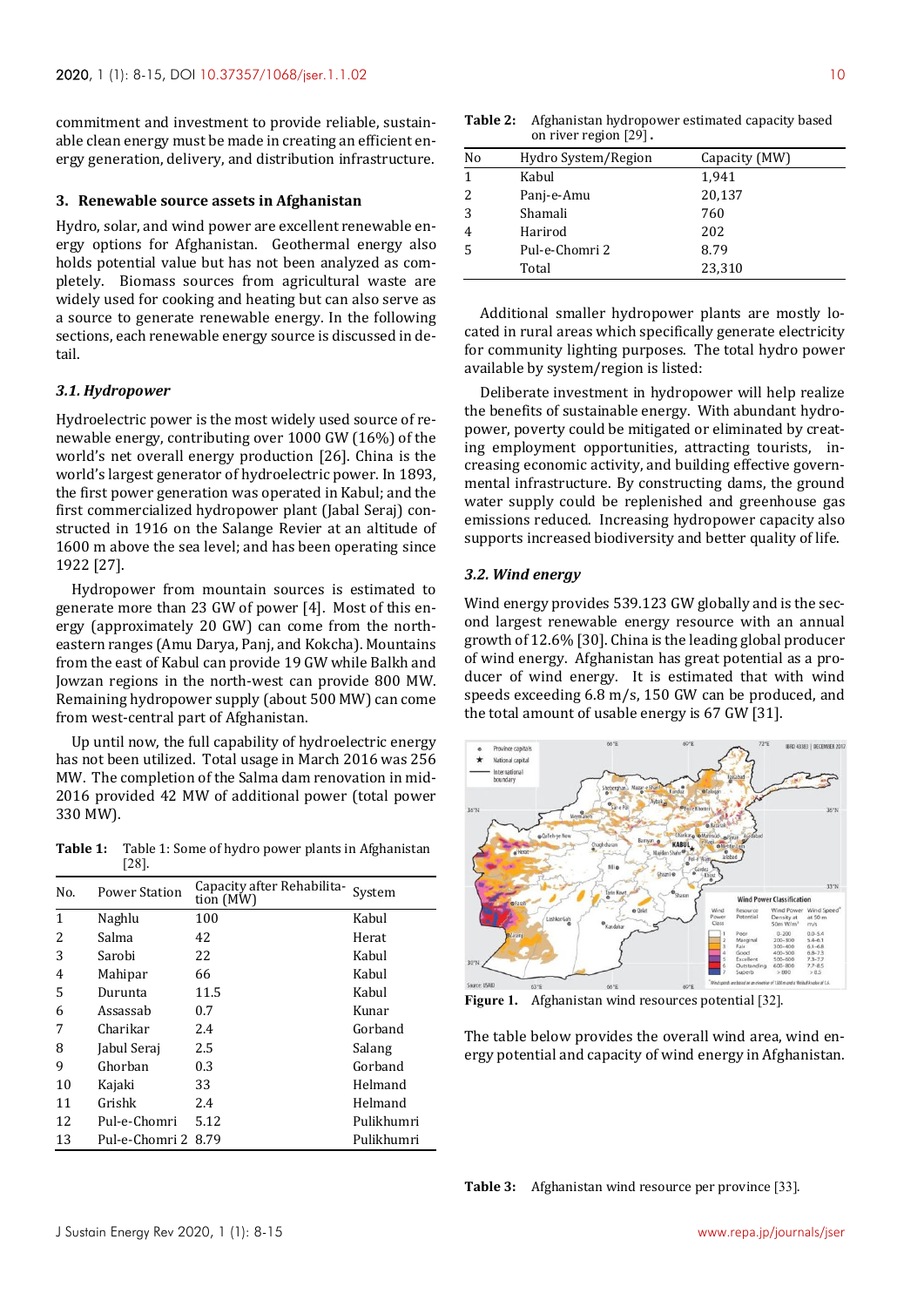Slimankhil AK, et al. | Journal of Sustainable Energy Revolution 11

|                | No. Province   | <b>Wind Area</b><br>(km2) | <b>Estimated Potential</b><br>(MW) (wind class 6.8-<br>>8.5 | Feasile<br>Capacity      |
|----------------|----------------|---------------------------|-------------------------------------------------------------|--------------------------|
| $\mathbf{1}$   | Badakhshan     | 1,428                     | 3,314                                                       | 331                      |
| $\overline{c}$ | <b>Badghis</b> | 410                       | 762                                                         | 191                      |
| 3              | Baghlan        | 1,064                     | 2,083                                                       | 208                      |
| 4              | Balkh          | 1,698                     | 3,145                                                       | 766                      |
| 5              | Bamyan         | 100                       | 240                                                         | 24                       |
| 6              | Daikondi       |                           |                                                             |                          |
| 7              | Farah          | 19,270                    | 61,353                                                      | 30,677                   |
| 8              | Faryab         | 560                       | 1008                                                        | 552                      |
| 9              | Ghazni         | 93                        | 191                                                         | 48                       |
| 10             | Ghur           | 160                       | 336                                                         | 84                       |
| 11             | Helmand        | 1,040                     | 1,872                                                       | 936                      |
| 12             | Herat          | 14,694                    | 36,947                                                      | 18,473                   |
| 13             | Jozjan         | 95                        | 171                                                         | 43                       |
| 14             | Kabul          | 230                       | 414                                                         | 41                       |
| 15             | Kandahar       | 130                       | 234                                                         | 117                      |
| 16             | Kapisa         | 450                       | 810                                                         | 81                       |
| 17             | Khost          | -                         | -                                                           | $\overline{a}$           |
| 18             | Kondoz         | 180                       | 324                                                         | 81                       |
| 19             | Kunr           | 40                        | 72                                                          | 7                        |
| 20             | Laghman        | 460                       | 1,020                                                       | 255                      |
| 21             | Logar          | -                         | $\overline{\phantom{0}}$                                    |                          |
| 22             | Nangrhar       | 300                       | 582                                                         | 146                      |
| 23             | Nemroz         | 10,130                    | 21,450                                                      | 10,725                   |
| 24             | Noristan       | 90                        |                                                             |                          |
| 25             | Paktia         | -                         | -                                                           | $\overline{\phantom{0}}$ |
| 26             | Paktika        | 220                       | 396                                                         | 99                       |
| 27             | Panjshir       | 80                        | 180                                                         | 18                       |
| 28             | Parwan         | 705                       | 1,269                                                       | 127                      |
| 29             | Samangan       | 503                       | 1,064                                                       | 266                      |
| 30             | Sar-e-pol      | 385                       | 729                                                         | 182                      |
| 31             | Takhar         | 2,547                     | 4,795                                                       | 1,199                    |
| 32             | Uruzgan        | 650                       | 990                                                         | 495                      |
| 33             | Wardak         | 80                        | 180                                                         | 18                       |
| 34             | Zabul          | 860                       | 1,632                                                       | 816                      |
|                | Total          | 58,543                    | 147,563                                                     | 66,726                   |

Approximately 90% of the wind capacity is located in three western provinces Herat, Farah and Nimroz. However, there is no national electrical delivery network that connects these provinces to other parts of the country. It is imperative that these provinces will be connected to the national grid.

## *3.3. Solar energy*

Producing and delivery of solar energy require different technologies to interface with conventional existing energy grids. By 2017, global solar energy production was 405 GW while concentrated solar-thermal energy production was 5.1 GW, with China, Germany, Italy, and the U.S. as the largest producers [34].

Afghanistan can also potentially produce 220,000 MW of solar power with 300 sunny days each year and can generate 6.5 kWh/m<sup>2</sup> [31]. The southern and western parts of Afghanistan receives even more direct sunlight and can potentially generate 1022 KW/m2/year or more with the installation of concentrating solar power (CSP) [35].



**Figure 2.** Afghanistan global horizontal irradiation [36].

The Afghanistan government along with other entities have been promoting development of solar energy integration with the existing electrical grid to help with rural electrification. Table 4 shows the solar potential energy capacity by province.

| Table 4: | Afghanistan solar resource per province [33]. |  |  |
|----------|-----------------------------------------------|--|--|
|----------|-----------------------------------------------|--|--|

| `No.         | Province       | <b>Estimated Capacity (MW)</b> |
|--------------|----------------|--------------------------------|
| $\mathbf{1}$ | Kabul          | 432                            |
| 2            | Kapisa         | 183                            |
| 3            | Parwan         | 548                            |
| 4            | Wardak         | 1,043                          |
| 5            | Logar          | 451                            |
| 6            | Ghazni         | 5,802                          |
| 7            | Paktia         | 5,042                          |
| 8            | Khost          | 364                            |
| 9            | Nangarhar      | 1,687                          |
| 10           | Kunar          | 447                            |
| 11           | Laghman        | 842                            |
| 12           | Nooristan      | 888                            |
| 13           | Badakhshan     | 3,736                          |
| 14           | Bamyan         | 1,863                          |
| 15           | Takhar         | 2,543                          |
| 16           | <b>Baghlan</b> | 1,536                          |
| 17           | Kundoz         | 1,279                          |
| 18           | Samanagan      | 2,912                          |
| 19           | Balkh          | 2,900                          |
| 20           | Jozjan         | 2,230                          |
| 21           | Sar-e-pol      | 4,131                          |
| 22           | Faryab         | 4,679                          |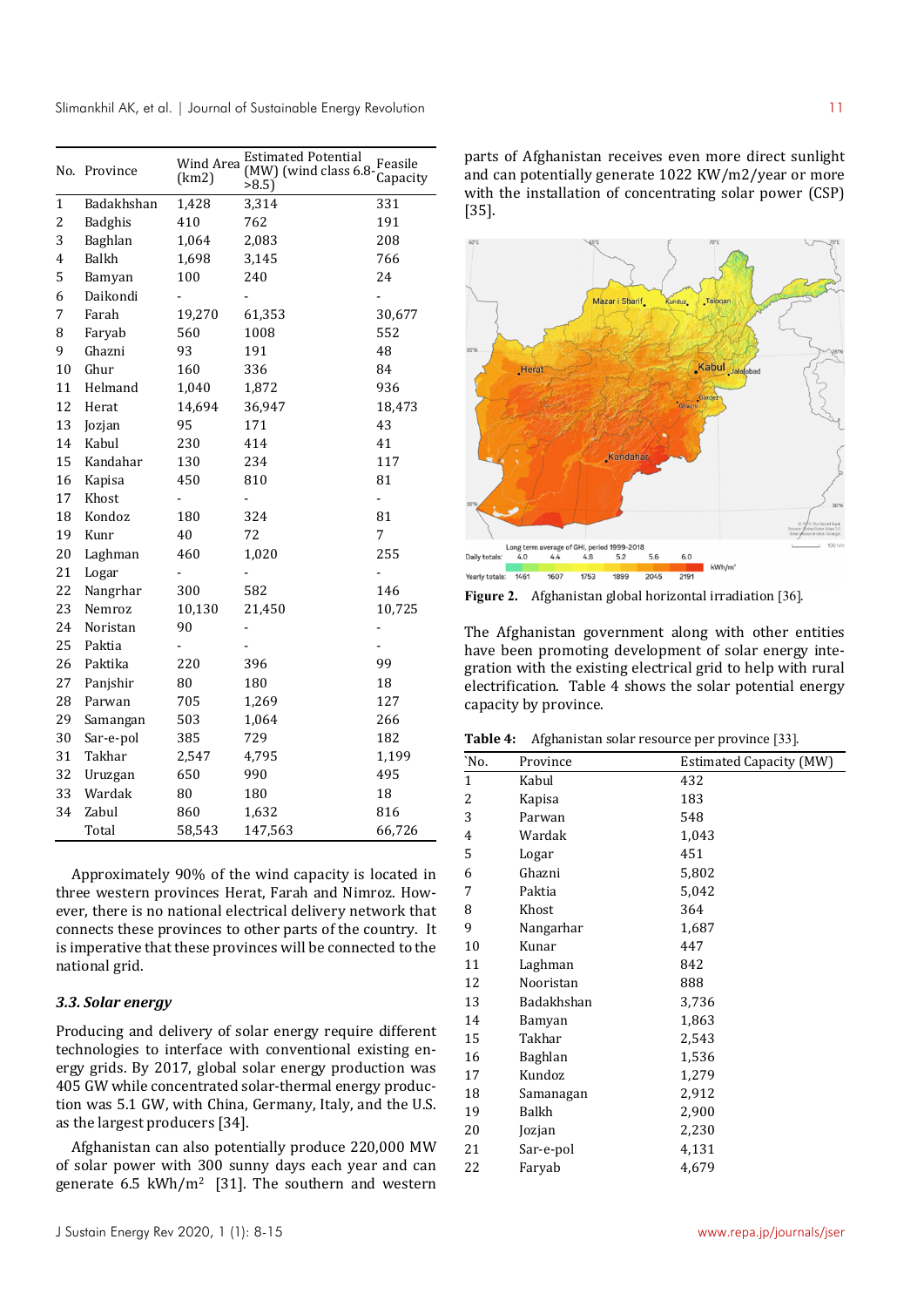| 23 | <b>Badghis</b> | 5,328   |
|----|----------------|---------|
| 24 | Herat          | 28,539  |
| 25 | Farah          | 27,137  |
| 26 | Ghur           | 10,539  |
| 27 | Helmand        | 33,282  |
| 28 | Nemroz         | 22,618  |
| 29 | Kandahar       | 31,079  |
| 30 | Zabul          | 9,464   |
| 21 | Uruzgan        | 6,530   |
| 32 | Daikondi       | 1,911   |
| 33 | Panjshir       | 510     |
| 34 | Paktika        | 374     |
|    | Total          | 222,849 |

#### *3.4. Geothermal*

Geothermal energy production relies on steam and hot water from active geothermal areas of the earth and can be used to heat houses or generate electricity. Additional research is needed to assess Afghanistan's geothermal energy potential. Geologically, Afghanistan lies on three tectonic plates whose motion and collision result in hot springs, hydrothermal minerals, volcanoes, and magma rocks. Consequently, the greatest opportunity to tap into geothermal energy may lie in the southern, eastern, and western parts of the country [37].

#### *3.5. Biomass*

A majority of Afghans work in agriculture and ranching, so biomass sources are plentiful and meet roughly 85% of their energy demand. Afghanistan's potential to produce clean energy from biomass is around 4GW. The Ministry of Energy and Water itemizes each province's potential for biomass clean energy production.

| <b>Table 5:</b> Afghanistan biomass resources per province [33]. |  |  |  |
|------------------------------------------------------------------|--|--|--|
|------------------------------------------------------------------|--|--|--|

|              |                | Biomass Capacity (MWh/year) |             |                      |  |
|--------------|----------------|-----------------------------|-------------|----------------------|--|
| No.          | Province       | Municipal<br>Solid Waste    | Animal Dang | Agriculture<br>Waste |  |
| $\mathbf{1}$ | Kabul          | 126,884                     | 69,089      | 465,372              |  |
| 2            | Kapisa         | 13,848                      | 171,438     | 442,103              |  |
| 3            | Parwan         | 20,287                      | 16,028      | 565,369              |  |
| 4            | Wardak         | 18,231                      | 84,917      | 529,715              |  |
| 5            | Logar          | 11,984                      | 72,713      | 842,423              |  |
| 6            | Ghazni         | 37,542                      | 227,860     | 1,343,574            |  |
| 7            | Paktia         | 13,291                      | 144,569     | 475,755              |  |
| 8            | Khost          | 17,563                      | 367,769     | 376,509              |  |
| 9            | Nangarhar      | 46,124                      | 626,687     | 1,749,774            |  |
| 10           | Kunar          | 13,773                      | 313,913     | 449,026              |  |
| 11           | Laghman        | 13,622                      | 269,201     | 654,148              |  |
| 12           | Nooristan      | 4,526                       | 156,503     | 93,491               |  |
| 13           | Badakhshan     | 29,029                      | 452,658     | 598,604              |  |
| 14           | Bamyan         | 13,667                      | 143,149     | 286,562              |  |
| 15           | Takhar         | 29,990                      | 269,732     | 1,524,344            |  |
| 16           | <b>Baghlan</b> | 27,742                      | 296,943     | 1,442,236            |  |
| 17           | Kundoz         | 30,636                      | 388,437     | 1,863,114            |  |
| 18           | Samanagan      | 11,846                      | 53,134      | 416,541              |  |
| 19           | Balkh          | 39,993                      | 196,478     | 1,731,926            |  |

| 20 | Jozjan         | 16,449  | 75,809    | 906,725    |
|----|----------------|---------|-----------|------------|
| 21 | Sar-e-pol      | 17,086  | 124,985   | 616,743    |
| 22 | Faryab         | 30,450  | 182,730   | 1,350,830  |
| 23 | <b>Badghis</b> | 15,157  | 148,016   | 577,837    |
| 24 | Herat          | 28,250  | 382,275   | 2,013,776  |
| 25 | Farah          | 15,495  | 162,717   | 375,425    |
| 26 | Ghur           | 21,109  | 232,387   | 406,450    |
| 27 | Helmand        | 57,174  | 424,513   | 1,732,510  |
| 28 | Nemroz         | 5,030   | 47,449    | 299,114    |
| 29 | Kandahar       | 36,973  | 406,866   | 1,111,055  |
| 30 | Zabul          | 9.292   | 70.405    | 261,469    |
| 21 | Uruzgan        | 10,712  | 159,410   | 584,592    |
| 32 | Daikondi       | 14,085  | 209,599   | 194.405    |
| 33 | Panjshir       | 16,863  | 237,601   | 616,076    |
| 34 | Paktika        | 4,693   | 37,076    | 185,815    |
|    | Total          | 819,396 | 7,367,282 | 27,083,408 |

With energy capacities from hydro (23 GW), wind (67 GW), solar (220 GW), and biomass (4 GW), Afghanistan can export energy to other southeast Asian nations and fulfill its own energy needs. Here are some of the challenges in developing renewable energy in Afghanistan.

#### **4. Barriers for renewable energy development**

#### *4.1. Security and political barriers*

Political instability undermines any data collecting efforts needed for proper planning. It is difficult to access reliable information about the Afghanistan energy sector due to lack of cooperation culture and modern data storing and sharing facilities. Alternatively, most of the available information is sketchy, anecdotal, piecemeal, and often conflicting [10]. Also, post-conflicts, provincial warlords, insurgent groups, and the weak central government challenges any diplomatic relationships that could help address the nation's energy demands.

# *4.2. Technical barriers and shortage of field professionals*

While a national electric grid exists, it does not cover all parts of the country. Most southern and central areas of the country do not have access to the grid. Other sections of the grid have limited capacities, making meeting voltage and frequency mismatches challenging to integrate new renewable resources. However, there is no update and inclusive information about energy sector technical and financial losses, the power networks losses reported near to 40% with an average annual loss of 2 million (USD) [38]. The lack of a central data monitoring system to measure national demand prevents any investment in sustainable energy projects. Afghanistan also lacks technical experts and energy workers experienced in clean energy. The country still suffers from high unemployment while foreign-born workers are involved in large energy projects across the country.

#### *4.3. Economic barrier*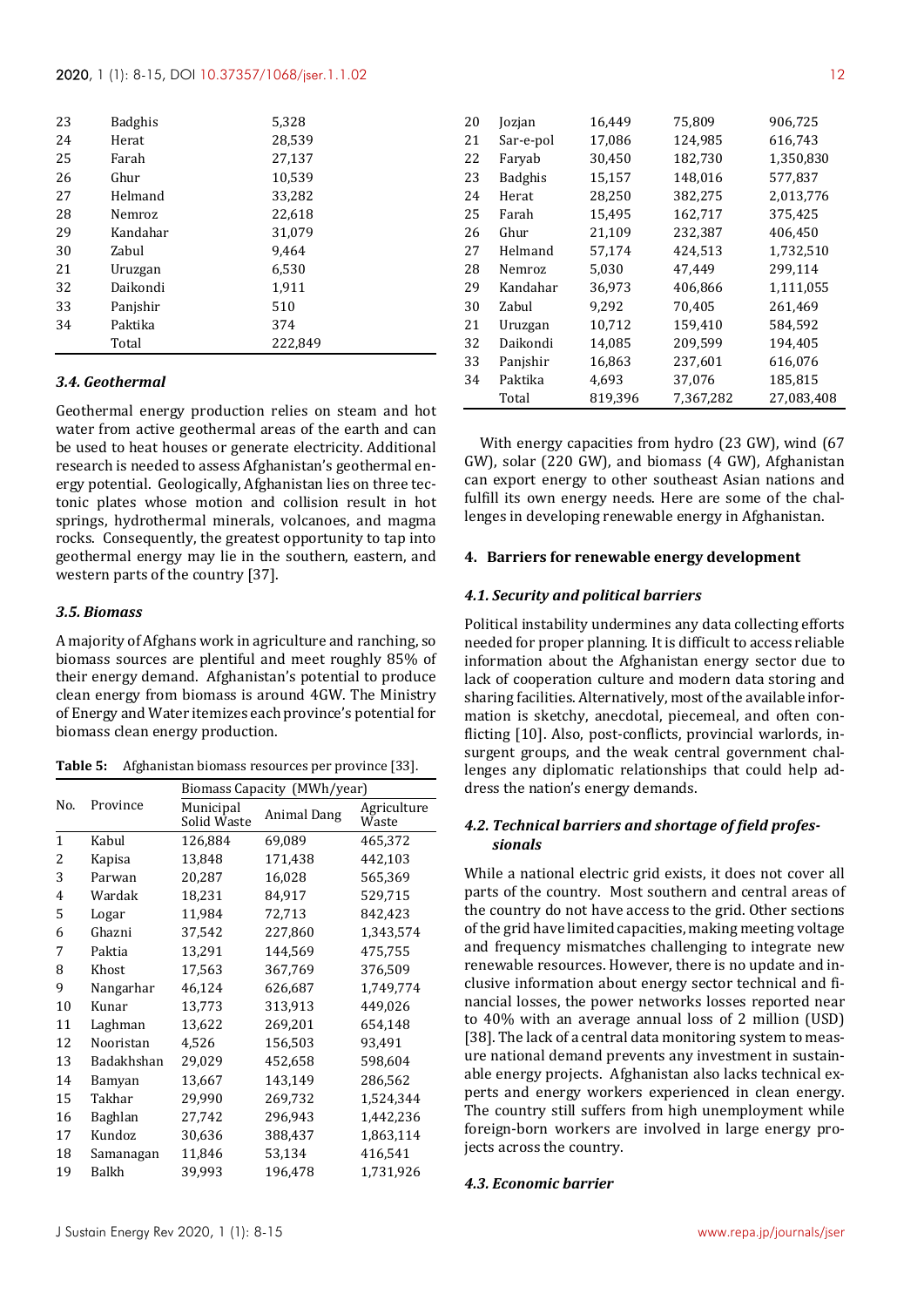Though there are improvements in life expectancy, literacy, and per capita income since 2001, the country suffers from poverty and is dependent on foreign aid. Most citizens lack access to electricity, clean water, health care, and jobs. Political instability, corruption, and subjective legal enforcement hinders future economic growth and does not promote a commitment to invest in the high initial costs for addressing these issues. Investments are made in dollars as tax revenue is collected in the more unstable Afghani. The Afghanistan Land Authority oversees land development only has 30% of urban and 10% of rural property registered [39]. Furthermore, the domestic banking and investment infrastructure remains focused in the big cities. Investment in renewable energy projects carries the financial risk that few investors are eager to accept. Microfinancing processes also prevent investment in small projects.

## *4.4. Legal and regulatory framework*

Policies and regulations for rural electrification, renewable energy, and developing agreements for international power purchasing have been developed, but the World Bank reports there lacks a realistic process or timeline for implementation. The Renewable Energy Policy encourages DABS but does not mandate a purchasing scheme. Private-sector development is encouraged to support building and expansion of mini-grids and off-grid projects, but a central strategic plan is still needed.

#### *4.5. Poor community awareness*

Educating the public on the benefits of renewable energy – such as its potential socioeconomic impact – is ineffective in developing counties, including Afghanistan.

### **5. Conclusions and recommendations**

Afghanistan can benefit from its high renewable energy resources of hydro, solar, wind, geothermal, and biomass to make progress towards the Sustainable Development Goals and SDG-7. To maximize these assets, Afghanistan must overcome significant barriers as identified in this research. The following are suggestions.

- *Build training and employment opportunities:* Investing in education and training should build a domestic community of technical professionals who can build and manage the integration of renewable energy sources, develop new technologies, and upgrade the existing power supply network. The current number of vocational training facilities needs to be increased and improved.
- *Provide risk insurance for renewable energy projects:* The government should provide risk insurance to pr-

omote renewable energy projects throughout the country. This should motivate banks, investors, and microcreditors to engage the public's interest in construction of these infrastructural improvements towards sustainable energy goals.

- *Improve existing policies and enforce regulations*: Making a fitting decision for deployment cost-effective renewable energy technologies, which requires viable polices and a profound technical, managerial, and interdisciplinary knowledge and expertise to lead Afghanistan toward self-sufficiency. This objective can be achieved by conducting exhaustive research to provide a market-based energy development framework and involves innovative measures, tools, and techniques in terms of a strategic planning and policy development [40].
- *Offer incentives favoring renewable energy:* However, renewable energy technologies' deployment cost is steadily decreased (i.e., the average price of solar panels dropped about 60% since 2011 [18]), still high initial investment is a challenge. Because the overall cost of energy from renewable sources is higher than current non-renewable sources, market incentives should be offered to encourage switching to renewable energy. Therefore, well-management of payback, cash flow, tax-in-tariffs and other financial initiatives to encourage public and private sectors for an active engagement are necessary.
- *Increase public awareness:* Educating the importance of sustainable energy should encourage the public increase its awareness and use within the energy grid. Lack of stakeholders and beneficiaries of energy projects' awareness from potential benefits of the investment lifecycle in the long-term is reported [41]. This problem along with many others linked with improper decision-making and inadequate policy development. In which, missing decision-making standard process and procedure (on time, and budget and risks), external and internal factors' evaluation (economic, political, behavioral, and cultural), interest to control wholesale markets, etc. leads to instant responses instead of sustainable solutions [42]. Using Information and Communications Technology (ICT) for public awareness, information broadcasting, and more importantly for local engagement is recommended [43].
- At last, renewable energy resources in Afghanistan estimates 330 GW, sufficient to meet it domestic energy demand. However, deployment and integration of these resources are challenging and requires political commitment, academic and technical studies, and a strong economy.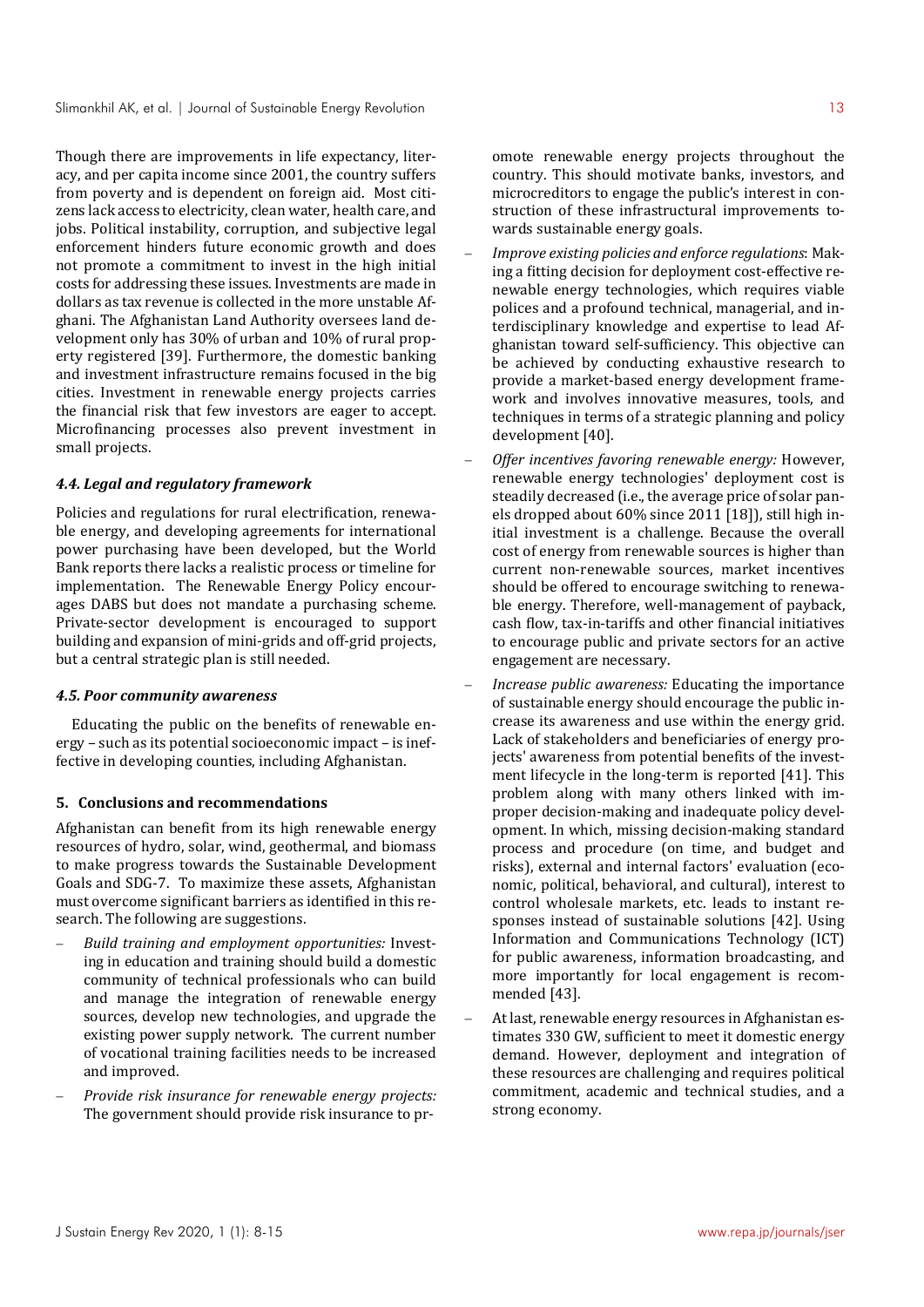#### **References**

- [1] Energy and climate change (**2015**) *WEO-2015 Special Report* Paris, France, *International Energy Agency (IEA)*. (https://webstore.iea.org/weo-2015-special-report-energy-and-climate-change) *Accessed*: *7 April 2020*
- [2] Global energy demand grew by 2.1% in 2017, and carbon emissions rose for the first time since 2014 (**2018**) *International Energy Agency (AEI)* (https://www.iea.org/news/ global-energy-demand-grew-by-21-in-2017-and-carbonemissions-rose-for-the-first-time-since-2014) *Accessed*: *7 April 2020*
- [3] Ekouevi K, Tuntivate V (**2012**) "Household energy access for cooking and heating: lessons learned and the way forward," 1st ed. Washington DC, USA, *The World Bank*. p. ISBN: **978-1-78076-013-1**
- [4] Masih Sediqi M, Or Rashid Howlader H, Matin Ibrahimi A, Sayed Shah Danish M, Rahman Sabory N, et al. (**2017**) "Development of renewable energy resources in Afghanistan for economically optimized cross-border electricity trading" *AIMS Energy* (vol. 5, no. 4, pp. 691–717) https://doi.org/10.3934/energy.2017.4.691
- [5] Afghanistan population (2020) Worldometer (**2020**) *Worldometer* (https://www.worldometers.info/worldpopulation/afghanistan-population/) *Accessed*: *7 April 2020*
- [6] Rezaei M, Naghdi-Khozani N, Jafari N (**2020**) "Wind energy utilization for hydrogen production in an underdeveloped country: An economic investigation" *Renewable Energy* (vol. 147, pp. 1044–1057) https://doi.org/10.1016/ j.renene.2019.09.079
- [7] Danish MSS, Senjyu T, Sabory NR, Danish SMS, Ludin GA, et al. (**2017**) "Afghanistan's aspirations for energy independence: Water resources and hydropower energy" *Renewable Energy* (vol. 113, pp. 1276–1287) https://doi.org/ 10.1016/j.renene.2017.06.090
- [8] Jahangiri M, Haghani A, Mostafaeipour A, Khosravi A, Raeisi HA (**2019**) "Assessment of solar-wind power plants in Afghanistan: A review" *Renewable and Sustainable Energy Reviews* (vol. 99, pp. 169–190) https://doi.org/10.1016/ j.rser.2018.10.003
- [9] Ershad AM (**2017**) "Institutional and policy assessment of renewable energy sector in Afghanistan" *Journal of Renewable Energy* (vol. 2017, pp. e5723152) https://doi.org/ 10.1155/2017/5723152
- [10] Danish MSS, Sabory NR, Danish SMS, Senjyu T, Ludin GA, et al. (**2017**) "Electricity sector transitions in an after war country: A review of Afghanistan's Electricity" *Journal of Energy and Power Engineering* (vol. 11, no. 1, pp. 491–496) https://doi.org/10.17265/1934-8975/2017.07.008
- [11] Electricity imports statistics (**2017**) Kabul, Afghanistan, *Da Afghanistan Breshna Sherkat (DABS)*.
- [12] Domestic hydro generation (**2020**) *Afghanistan Inter-Ministerial Commission for Energy (ICE)* (https://sites.google.com/site/iceafghanistan/electricitysupply/domestic-generation-1/domestic-hydro-generation) *Accessed*: *7 April 2020*
- [13] Danish MSS, Sabory NR, Danish SMS, Senjyu T, Ludin GA, et al. (**2017**) "Electricity sector development trends in an after-war country: Afghanistan aspiration for an independent energy country" *Journal of Energy and Power Engineering*

(vol. 11, no. 1, pp. 553–557) https://doi.org/10.17265/ 1934-8975/2017.08.007

- [14] Bank AD (**2015**) "Sustainable energy for all status report: tracking progress in the Asia and the Pacific: A summary report," 1st ed. *Asian Development Bank*. 158 p. ISBN: **978- 92-9257-112-2**
- [15] Yaqobi MA, Matayoshi H, Danish MSS, Lotfy ME, Howlader AM, et al. (**2019**) "Low-voltage solid-state DC breaker for fault protection applications in isolated DC microgrid cluster" *Applied Sciences* (vol. 9, no. 4, pp. 723–735) https://doi.org/10.3390/app9040723
- [16] Danish MSS, Matayoshi H, Howlader HOR, Chakraborty S, Mandal P, et al. (**2019**) "Microgrid planning and design: Resilience to sustainability" Bangkok, Thailand, *IEEE*
- [17] Danish MSS, Senjyu T, Danish SMS, Sabory NR, K N, et al. (**2019**) "A recap of voltage stability indices in the past three decades" *Energies* (vol. 12, no. 8, pp. 1544) https://doi.org/10.3390/en12081544
- [18] Danish MSS, Sabory NR, Ershad AM, Danish SMS, Yona A, et al. (**2017**) "Sustainable architecture and urban planning trough exploitation of renewable energy" *International Journal of Sustainable and Green Energy* (vol. 6, no. 3, pp. 1– 7) https://doi.org/10.11648/j.ijrse.s.2017060301.11
- [19] Danish MSS, Sabory NR, Danish SMS, Ludin GA, Yona A, et al. (**2016**) "An open-door immature policy for rural electrification: A case study of Afghanistan" *International Journal of Sustainable and Green Energy* (vol. 6, no. 3, pp. 8–13) https://doi.org/10.11648/j.ijrse.s.2017060301.12
- [20] Georgeson L, Maslin M (**2018**) "Putting the United Nations sustainable development goals into practice: A review of implementation, monitoring, and finance" *Geo: Geography and Environment* (vol. 5, no. 1, ) https://doi.org/10.1002/geo2.49
- [21] Goal 7-Affordable and clean energy (**2020**) *Energy United Nations Sustainable Development* (https://www.un.org/ sustainabledevelopment/energy/) *Accessed*: *7 April 2020*
- [22] Renewable energy and jobs: Annual teview 2018 (**2018**) Abu Dhabi, UAE, *International Renewable Energy Agency (IRENA)*. (https://irena.org/-/media/Files/IRENA/ Agency/Publication/2018/May/IRENA\_RE\_Jobs\_Annual\_Review\_2018.pdf) *Accessed*: *4 July 2020*
- [23] Voluntary national review at the high level political forum SDGs' - Afghanistan (**2017**) *Progress report* Kabul, Afghanistan, *General Directorate of Policy & RBM, Ministry of Economy*. (https://sustainabledevelopment.un.org/content/documents/16277Afghanistan.pdf) *Accessed*: *4 July 2020*
- [24] Afghanistan poverty status update Progress at risk (**2017**) *World Bank* (https://www.worldbank.org/en/ country/afghanistan/publication/afghanistan-povertystatus-update-report-2017) *Accessed*: *7 April 2020*
- [25] Najafizada SAM (**2017**) "Policy research institutions and the health SDGs: building momentum in South Asia" *Country Report: Afghanistan* Kabul, Afghanistan, *Afghanistan Research and Evaluation Unit (AREU)*. (https://idl-bncidrc.dspacedirect.org/handle/10625/57091) *Accessed*: *7 April 2020*
- [26] Renewables 2016: Global status report (**2017**) Paris, France, *REN21 Secretariat*. (https://www.ren21.net/wp-